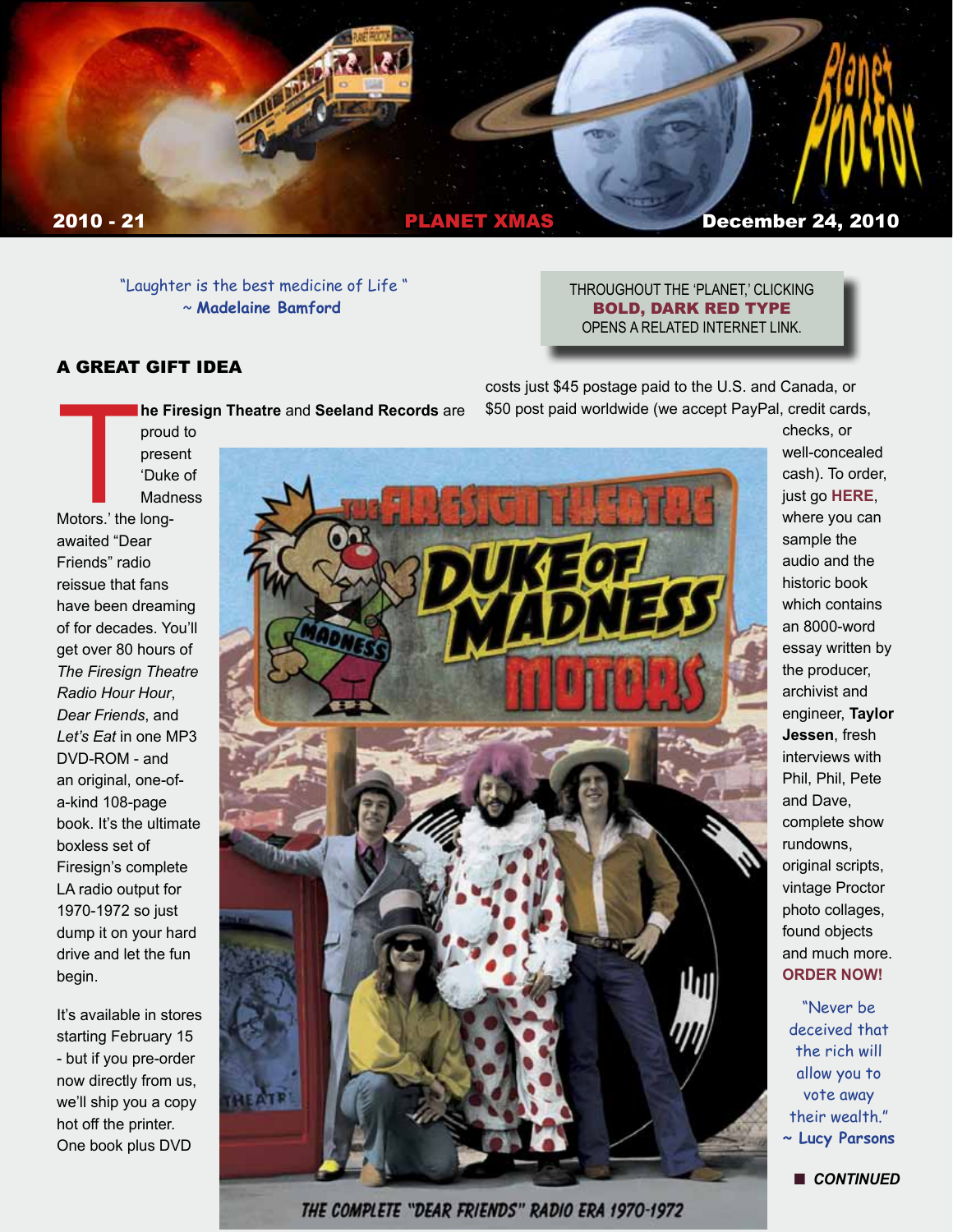"You can discover more about a person in an hour of play than in a year of conversation." **~ Plato**

### IT'S A WATER WONDERLAND

It's been raining, more and less, more or less, here on Wanda Park Drive for five days now, and except for a few

minor wikileaks, all is high and dry – or often we're high and we try not to stay too dry…

But the other evening, right before **Kristin**, **Geoff**, **Bowen** and some other friendly elves came by to help us trim the tree, a water main burst just up the road, unleashing a torrent of muddy water that tore up part of the great street that our former neighbor **Kirk Kerkorian** built for us at a cost of half a million bucks about 10 years ago!

An incredible crew from the LA Department of Water and Power repaired

> **CHRISTMAS GREENINGS FROM US. Phil, Melinda and Pepper adjust the ornaments.**

the break working late

Sunday into early Monday (we took them sandwiches and coffee) and except for an occasional power outage, things are back to normal for now… and the tree, which we bought this year for our youngest cat, Pepper, to enjoy, looks great…

 "First people say it's impossible, then they say it conflicts with the Bible, and finally they end up believing it." **~ Mark Twain**

### SEE HERE

Republican talking points constantly suggest that conservatives and liberals don't see the world in the same way, and now research from the University of Nebraska-Lincoln in a forthcoming edition of the journal *Attention, Perception & Psychophysics* confirms it.

In a computer simulation, UNL researchers measured both libs' and cons' reactions to "gaze cues," which are a person's proclivity to follow another's eye movements, even when it's irrelevant to their current task -- and found startling differences. Liberals responded strongly to the prompts while Conservatives did not, leading researchers to suggest that conservative values regarding personal autonomy makes them less likely to be influenced by others.

"Getting things done in politics typically depends on competing viewpoints

> writes another. "Our research is suggesting that's a lot tougher than it sounds, because the same piece of ground can look very different depending on which ideological hill you view it from." **[READ MORE](http://www.sciencedaily.com/releases/2010/12/101209074403.htm)**

"We thought that political temperament may moderate the magnitude of gaze-cuing effects," explains assistant psychology **Prof. Michael Dodd**, the lead author of the study, "but we did

not expect conservatives to be completely immune to these cues." In addition, the results add to growing indications that biology also plays a role determining one's political bent.

finding common ground,"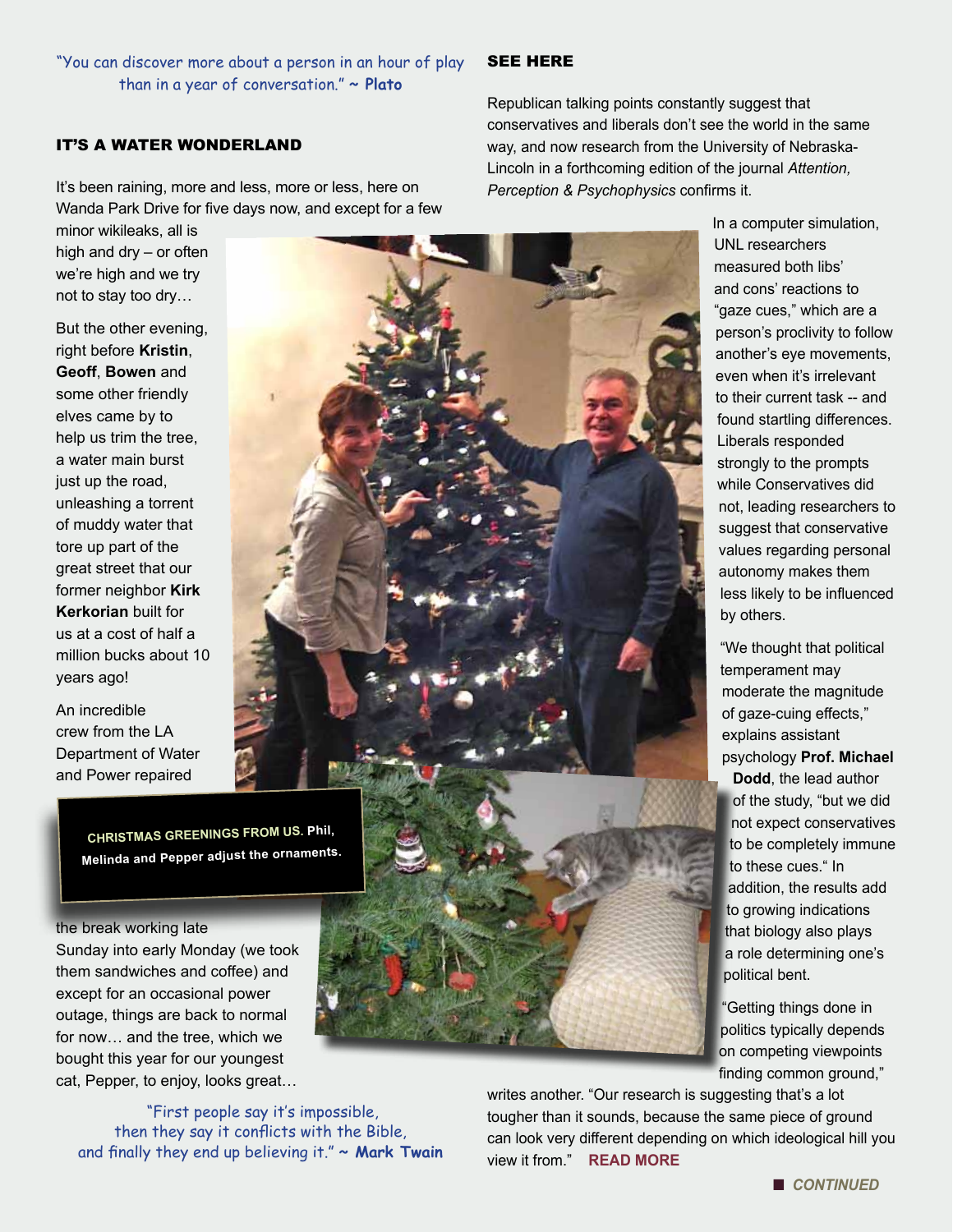"If you are not liberal when young, you have no heart; if you are not conservative when old, you have no brain." **~ Anon and on…**

## GOING POSTAL

Our mailman, **Charlie Marko**, is a Firesign fan and recently told me a story he heard from a fellow worker.

Picking up the mail on his route, a postman found an unstamped letter addressed to God and decided he should see what it was all about.

"I'm too old to believe in Santa Claus," it started, "but I still believe in You and I need Your

help. We're so broke this Christmas we can't afford a gift for our little boy but if we had even ten bucks we could get him something nice."

The postman was very moved by this, so he grabbed an empty envelope, scrawled "From God" on the outside, stuffed six dollars -- all the money he had with him -- into it and drove away.

The next day, he found another letter addressed to God and excitedly opened it. "Dear God," it began, "Thank you from the bottom of my heart for responding to my prayer, but there was only six dollars, not ten, in the envelope; and I know why -- it's those bastards at the post office!"

> "I thank God I am as honest as any man living that is an old man and no honester than I." **~ Shakespeare's 'Much Ado About Nothing'**

## AND APROPOS OF NOTHING

Back in Shakespearean times, "nothing" was another term for "pussy". (It's an O, get it?) And yes, Shakespeare was often crass and bawdy, as he had to appeal to a wide audience, from the genteel to the Groundlings….

#### **[SEE HERE](http://www.giantitp.com/forums//archive/index.php?t-113569.html)**

And speaking of hidden messages, **Eddie Deezen** revealed to us recently that the beloved Christmas Classic "It's a Wonderful Life" got its own FBI file in 1947 when an analyst

#### DOGGIE WONDERLAND

Dog tags ring, are you listenin'? In the lane, snow is glistenin'. It's yellow, NOT white - I've been there tonight, Marking up my winter wonderland.

Smell that tree? That's my fragrance. It's a sign to frighten vagrants, "Avoid where I pee, it's MY pro-per-ty! Marked up as my winter wonderland."

In the meadow dad will build a snowman, Following the classical design, Then I'll lift my leg and let it go Man, So all the world will know it's Mine-mine-mine!

Straight from me to the fence post, Flows my pungent incense boast; "Stay off of my TURF, this small piece of earth, I marked it as my winter wonderland.

submitted the idea that the film was an obvious attempt to discredit bankers, a "common trick used by communists."

"Speech is of time, silence is of eternity." **~ Thomas Carlyle**

### THE GOLF 'TWEEN MAN AND WIFE

A man and his wife walked into a dentist's office and he said to the dentist, "Doc, I'm in one heck of a hurry. I have two buddies sitting out in my car waiting for us to go play golf, so forget about the anesthetic, I don't have time for the gums to get numb. I just want you to pull the tooth, and be done with it... I don't have time to wait for the anesthetic to work!'

The dentist thought to herself that this is surely a very brave man asking to have his tooth pulled without anything to kill the pain, so she asks him, "Which tooth is it, sir?"

The man turned to his wife and said, "Open your mouth, Honey, and show her."

Women are like phones: They like to be held, talked to, and touched often. But push the wrong button and you are disconnected! **~ Phil's Phunny Phacts**

### BLESS ME

One day while he was at the track playing the ponies and all but losing his shirt, Mitch noticed a priest who stepped out onto the track and blessed the forehead of one of the horses lining up for the 4th race. Lo and behold, that horse - a very long shot - won the race. Before the next race, as the horses began lining up, Mitch watched with interest when the old priest stepped onto the track. Sure enough, as the 5th race horses came to the starting gate the priest made a blessing on the forehead of one of the horses. Mitch made a beeline for a betting window and placed a small bet on the horse. Again, even though it was another long shot, the blessed horse won the race.

As the races continued the priest kept blessing long shot horses, and each one ended up coming in first, so by the last